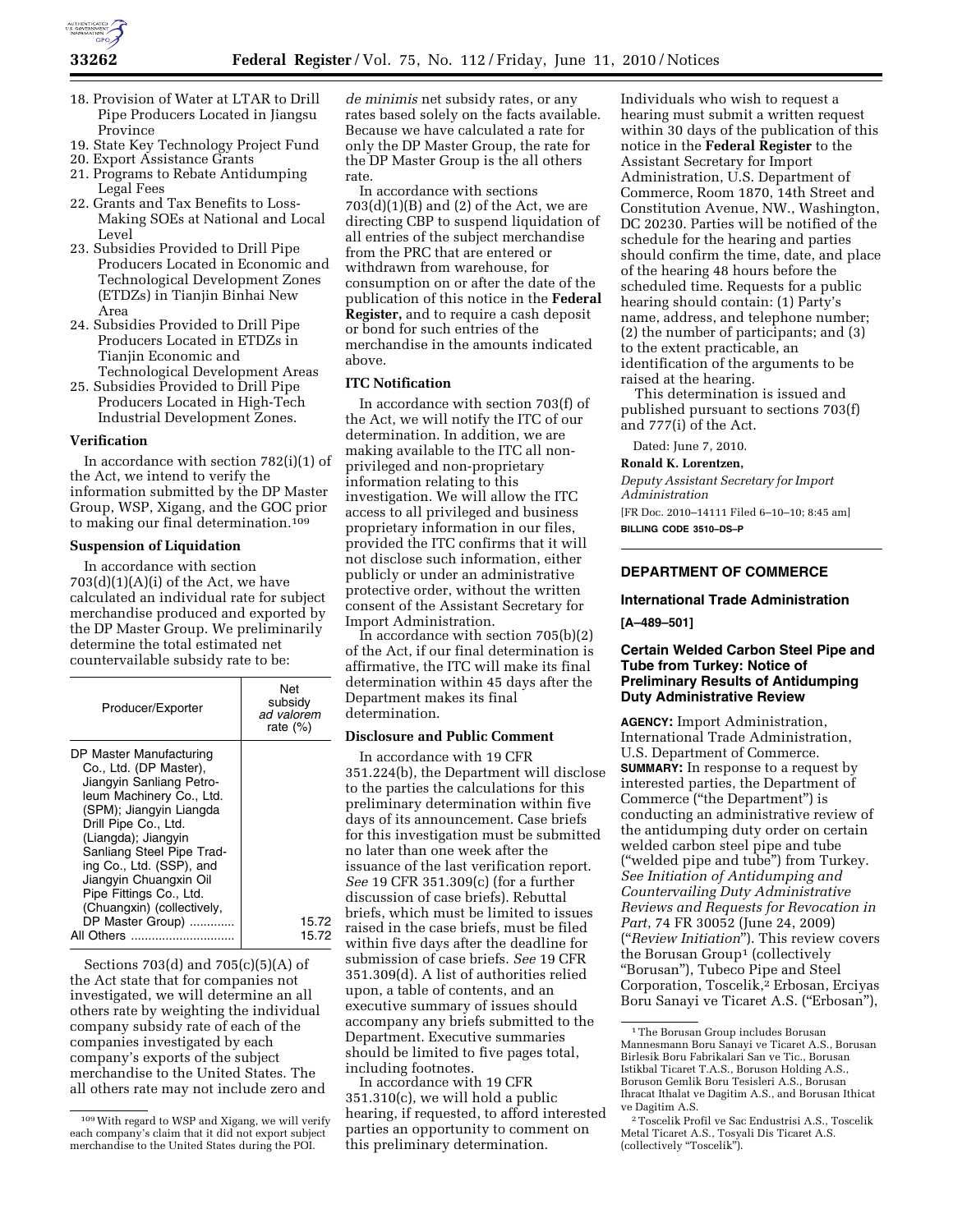and the Yucel Group companies.3 We preliminarily determine that Borusan and Toscelik made sales below normal value ("NV"). If these preliminary results are adopted in our final results, we will instruct U.S. Customs and Border Protection (''CBP'') to assess antidumping duties based on the difference between the export price (''EP'') and the NV. The Yucel Group companies reported that they had no shipments to the United States during the POR. The preliminary results are listed below in the section titled ''Preliminary Results of Review.''

#### **EFFECTIVE DATE:** June 11, 2010.

**FOR FURTHER INFORMATION CONTACT:** Joy Zhang or Christopher Hargett, at (202) 482–1168 or (202) 482–4161, respectively; AD/CVD Operations, Office 3, Import Administration, International Trade Administration, U.S. Department of Commerce, 14th Street and Constitution Avenue, NW, Washington, DC 20230.

## **SUPPLEMENTARY INFORMATION:**

#### **Background**

On May 15, 1986, the Department published in the **Federal Register** the antidumping duty order on welded pipe and tube from Turkey. *See Antidumping Duty Order; Welded Carbon Steel Standard Pipe and Tube Products From Turkey*, 51 FR 17784 (May 15, 1986) (''*Antidumping Duty Order*''). On May 1, 2009, the Department published a notice of opportunity to request an administrative review of this order. *See Antidumping or Countervailing Duty Order, Finding, or Suspended Investigation; Opportunity to Request Administrative Review*, 74 FR 20278 (May 1, 2009). On June 1, 2009, in accordance with 19 CFR 351.213(b), domestic interested parties, Wheatland Tube Company and Allied Tube and Conduit Corporation, requested reviews of Borusan, Toscelik, Erbosan, and the Yucel Group companies. On June 1, 2009, Borusan also requested a review.

On June 24, 2009, the Department published a notice of initiation of administrative review of the antidumping duty order on welded pipe and tube from Turkey, covering the period May 1, 2008, through April 30, 2009. *See Review Initiation*.

On July 28, 2009, due to the significant number of requests received and the Department's resource constraints at the time of initiation of the instant review, the Department informed known interested parties of its intent to limit the number of companies examined in the current review. *See*  Memo to Melissa Skinner, through James Terpstra, from Dennis McClure, ''Antidumping Duty Administrative Review of Certain Welded Carbon Steel Pipe and Tube from Turkey: Selection of Respondents for Individual Review,'' dated July 28, 2009. In accordance with section 777A(c)(2)(B), we selected Borusan and Toscelik.

On July 29, 2009, the Department sent antidumping duty administrative review questionnaires to Borusan and Toscelik.4 We received Borusan's and Toscelik's Sections A–D questionnaire response in September, 2009. We issued supplemental section A, B, C, and D questionnaires, to which Borusan and Toscelik responded during November and December, 2009, and January 2010.

On January 25, 2010, the Department extended the time period for issuing the preliminary results of the administrative review from January 31, 2010, to May 31, 2010. *See Certain Welded Carbon Steel Pipe and Tube from Turkey: Notice of Extension of Time Limits for Preliminary Results of Antidumping Duty Administrative Review*, 75 FR 3896 (January 25, 2010). Further, as explained in the memorandum from the Deputy Assistant Secretary for Import Administration, the Department has exercised its discretion to toll deadlines for the duration of the closure of the Federal Government from February 5, through February 12, 2010. Thus, all deadlines in this segment of the proceeding have been extended by seven days. *See* Memorandum to the Record regarding ''Tolling of Administrative Deadlines As a Result of the Government Closure During the Recent Snowstorm,'' dated February 12, 2010. Because of this extension, the preliminary results for this segment of the proceeding are now due June 7, 2010.

#### **Period of Review**

The POR covered by this review is May 1, 2008, through April 30, 2009.

#### **Scope of the Order**

The products covered by this order include circular welded non–alloy steel pipes and tubes, of circular crosssection, not more than 406.4 millimeters (16 inches) in outside diameter, regardless of wall thickness, surface finish (black, or galvanized, painted), or end finish (plain end, beveled end,

threaded and coupled). Those pipes and tubes are generally known as standard pipe, though they may also be called structural or mechanical tubing in certain applications. Standard pipes and tubes are intended for the low pressure conveyance of water, steam, natural gas, air, and other liquids and gases in plumbing and heating systems, air conditioner units, automatic sprinkler systems, and other related uses. Standard pipe may also be used for light load–bearing and mechanical applications, such as for fence tubing, and for protection of electrical wiring, such as conduit shells.

The scope is not limited to standard pipe and fence tubing, or those types of mechanical and structural pipe that are used in standard pipe applications. All carbon steel pipes and tubes within the physical description outlined above are included in the scope of this order, except for line pipe, oil country tubular goods, boiler tubing, cold–drawn or cold–rolled mechanical tubing, pipe and tube hollows for redraws, finished scaffolding, and finished rigid conduit.

Imports of these products are currently classifiable under the following Harmonized Tariff Schedule of the United States (''HTSUS'') subheadings: 7306.30.10.00, 7306.30.50.25, 7306.30.50.32, 7306.30.50.40, 7306.30.50.55, 7306.30.50.85, and 7306.30.50.90. Although the HTSUS subheadings are provided for convenience and customs purposes, our written description of the scope of this proceeding is dispositive.

#### **The Yucel Group Companies**

On June 25, 2009, the Yucel Group companies submitted timely–filed certifications indicating that they had no shipments of subject merchandise to the United States during the POR. We have not received any comments on the Yucel Group companies' submission. We confirmed that Yucel Group companies' claim of no shipments by issuing a ''No Shipment Inquiry'' to CBP and by reviewing electronic CBP data. *See* Memo to Melissa Skinner, through James Terpstra, from Joy Zhang and Christopher Hargett, ''Welded Carbon Steel Pipe and Tube from Turkey Period of Review: May 1, 2008, through April 30, 2009: No Shipment Analysis for Yucel Group Companies,'' dated April 30, 2010.

With regard to the Yucel Group companies' claim of no shipments, our practice since implementation of the 1997 regulations concerning no– shipment respondents has been to rescind the administrative review if the respondent certifies that it had no shipments and we have confirmed

<sup>3</sup>Cayirova Boru Sanayi ve Ticaret A.S., Yucel Boru ve Profil Endustrisi A.S., and Yucelboru Ihracat Ithalat ve Pazarlama A.S. (collectively ''Yucel Group Companies'').

<sup>4</sup>The questionnaire consists of sections A (general information), B (sales in the home market or to third countries), C (sales to the United States), D (cost of production/constructed value), and E (cost of further manufacturing or assembly performed in the United States).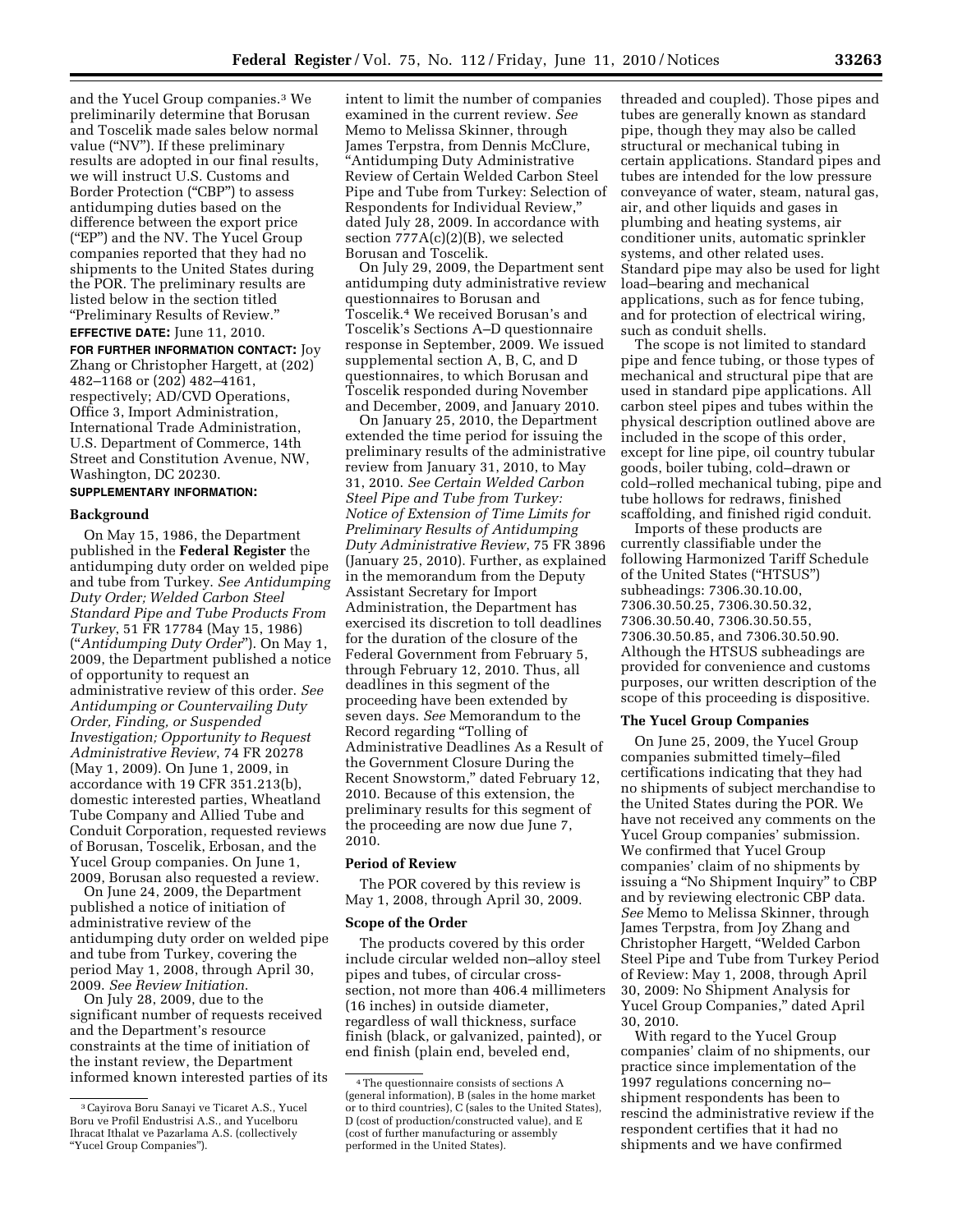through our examination of CBP data that there were no shipments of subject merchandise during the POR. *See*  Antidumping Duties; Countervailing Duties, 62 FR 27296, 27393 (May 19, 1997), and *Oil Country Tubular Goods from Japan: Preliminary Results of Antidumping Duty Administrative Review and Partial Rescission of Review*, 70 FR 53161, 53162 (September 7, 2005), unchanged in *Oil Country Tubular Goods from Japan: Final Results and Partial Rescission of Antidumping Duty Administrative Review*, 71 FR 95 (January 3, 2006). As a result, in such circumstances, we normally instruct CBP to liquidate any entries from the no–shipment company at the deposit rate in effect on the date of entry.

In our May 6, 2003, ''automatic assessment'' clarification, we explained that, where respondents in an administrative review demonstrate that they had no knowledge of sales through resellers to the United States, we would instruct CBP to liquidate such entries at the all–others rate applicable to the proceeding. *See* Antidumping and Countervailing Duty Proceedings: Assessment of Antidumping Duties, 68 FR 23954 (May 6, 2003).

Based on the Yucel Group companies' assertion of no shipments and confirmation of that claim by CBP data, we preliminarily determine that the Yucel Group companies had no sales to the United States during the POR.

Because "as entered" liquidation instructions do not alleviate the concerns which the May 2003 clarification was intended to address, we find it appropriate in this case to instruct CBP to liquidate any existing entries of merchandise produced by the Yucel Group companies and exported by other parties at the all–others rate should we continue to find at the time of our final results that the Yucel Group companies had no shipments of subject merchandise from the Russian Federation. *See, e.g., Certain Frozen Warmwater Shrimp from India: Partial Rescission of Antidumping Duty Administrative Review*, 73 FR 77610, 77612 (December 19, 2008). In addition, the Department finds that it is more consistent with the May 2003 clarification not to rescind the review in part in these circumstances but, rather, to complete the review with respect to the Yucel Group companies and issue appropriate instructions to CBP based on the final results of the review. *See*  the Assessment Rates section of this notice below.

#### **Product Comparisons**

We compared the EP to the NV, as described in the *Export Price* and *Normal Value* sections of this notice. In accordance with section 771(16) of the Tariff Act of 1930, as amended (''the Act''), we first attempted to match contemporaneous sales of products sold in the United States and comparison market that were identical with respect to the following characteristics: (1) grade; (2) nominal pipe size; (3) wall thickness; (4) surface finish; and (5) end finish. When there were no sales of identical merchandise in the home market to compare with U.S. sales, we compared U.S. sales with the most similar merchandise based on the characteristics listed above in order of priority listed.

#### **Export Price**

Because Borusan and Toscelik sold subject merchandise directly to the first unaffiliated purchaser in the United States prior to importation, and constructed export price ("CEP") methodology was not otherwise warranted based on the record facts of this review, in accordance with section 772(a) of the Act, we used EP as the basis for all of Borusan and Toscellik's sales.

We calculated EP using, as starting price, the packed, delivered price to unaffiliated purchasers in the United States. In accordance with section 772(c)(2)(A) of the Act, we made the following deductions from the starting price (gross unit price), where appropriate: foreign inland freight from the mill to port, foreign brokerage and handling, international freight, marine insurance, U.S. brokerage, U.S. duty, and other related movement charges.

In addition, Borusan reported an amount for duty drawback which represents the amount of duties on imported raw materials associated with a particular shipment of subject merchandise to the United States that is exempted upon export. Borusan requested that we add the amount to the starting price. *See* page C–34 of Borusan's August 29, 2009, original response. To determine if a duty drawback adjustment is warranted, the Department has employed a two–prong test which determines whether: (1) the rebate and import duties are dependent upon one another, or in the context of an exemption from import duties, if the exemption is linked to the exportation of the subject merchandise; and (2) the respondent has demonstrated that there are sufficient imports of the raw material to account for the duty drawback on the exports of the subject

merchandise. *See Allied Tube & Conduit Corp. v. United States*, 29 C.I.T. 502, 506 (Ct. Int'l Trade 2005). *See also Certain Steel Concrete Reinforcing Bars from Turkey; Preliminary Results of Antidumping Duty Administrative Review and New Shipper Review and Notice of Intent to Revoke in Part*, 72 FR 25253, 25256 (May 4, 2007), unchanged in *Certain Steel Concrete Reinforcing Bars From Turkey; Final Results of Antidumping Duty Administrative Review and New Shipper Review and Determination To Revoke in Part*, 72 FR 62630 (November 6, 2007).

After analyzing the facts on the record of this case, we find that Borusan has adequately demonstrated that import duties for raw materials and rebates granted on exports are linked under the Government of Turkey's duty drawback scheme. Additionally, Borusan has provided evidence that the imports of hot- rolled coil are sufficient to account for the duty drawback claimed on the export of subject merchandise. At Borusan's sales verification, we reviewed and obtained copies of documents that demonstrated that Borusan has passed the Department's two–prong test: 1) The Internal Processing Permit Certificate which shows all imports covered by the program (which are sufficient to cover the volume of exports), 2) The Letter of Export Commitment which shows the actual exports covered by the program, and 3) The Duty Drawback Certificate, which demonstrates that the imports, exports, and drawback are all linked under the program. *See* Exhibit C–8 of Borusan's August 29, 2009, response, and Sales Verification Report<sup>5</sup> at page 15. Therefore, consistent with our determination in the 2007–2008 administrative review, we are granting Borusan a duty drawback adjustment for purposes of the preliminary results. *See Notice of Preliminary Results of Antidumping Duty Administrative Review: Certain Welded Carbon Steel Pipe and Tube From Turkey*, 74 FR 6368 (February 9, 2009), unchanged in *Certain Welded Carbon Steel Pipe and Tube from Turkey: Notice of Final Results of Antidumping Duty Administrative Review*, 74 FR 22883 (May 15, 2009) (''*2007–08 Administrative Review*'').

<sup>5</sup>Memorandum to File:''Verification of the Sales Response of the Borusan Group in the Antidumping Review of Certain Welded Carbon Steel Standard Pipe from Turkey'' from Christopher Hargett and Joy Zhang, analysts, through James Terpstra, Program Manager, and Melissa Skinner, Office Director, dated April 19, 2010 ("Sales Verification Report").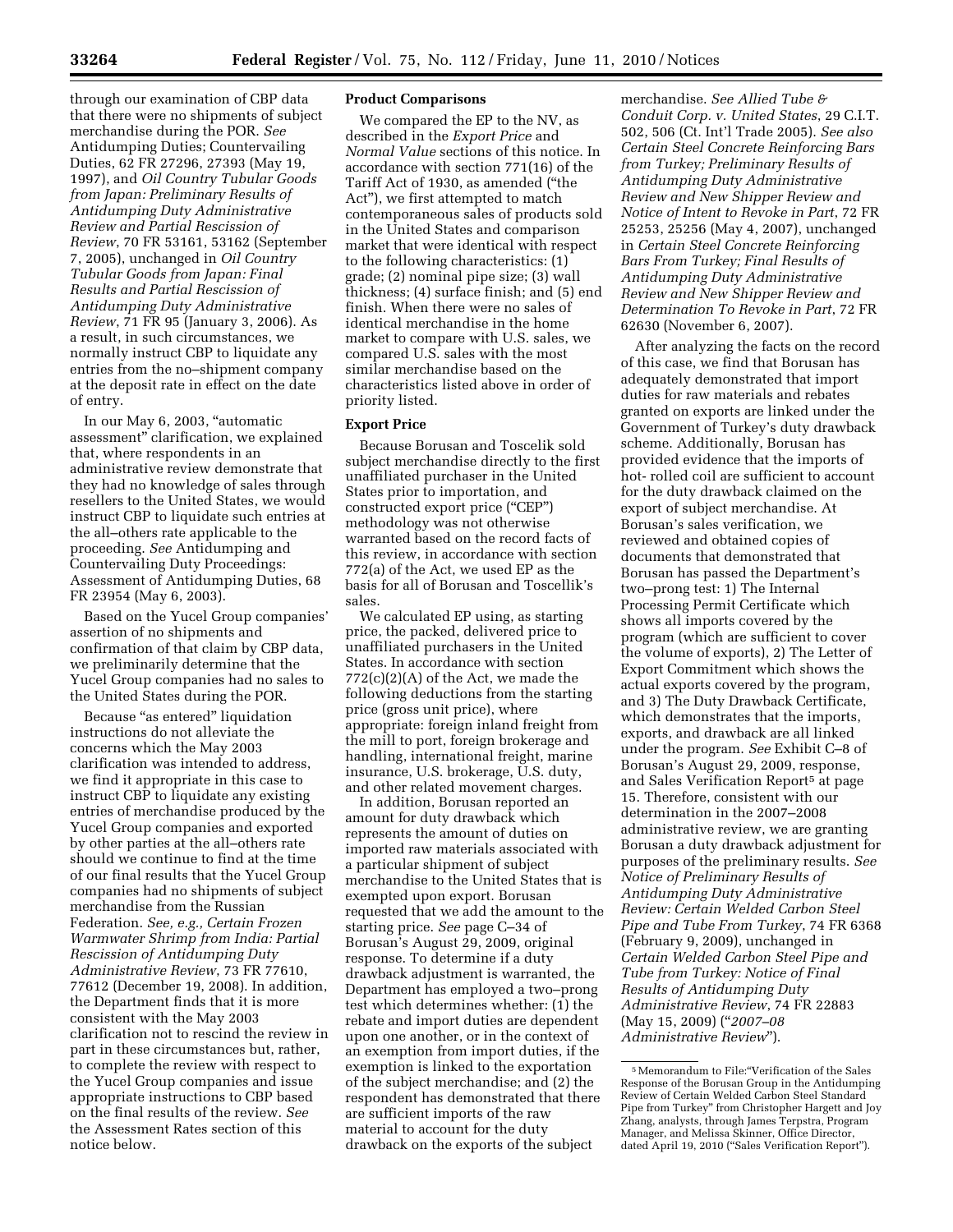#### **Normal Value**

### *A. Selection of Comparison Market*

In order to determine whether there was a sufficient volume of sales in the home market to serve as a viable basis for calculating NV, we compared Borusan and Toscelik's volume of home market sales of the foreign like product to the volume of its U.S. sales of the subject merchandise, in accordance with section  $773(a)(1)(C)$  of the Act. Because Borusan and Toscelik's aggregate volume of home market sales of the foreign like product was greater than five percent of its aggregate volume of U.S. sales of the subject merchandise, we determined that the home market was viable. We calculated NV as noted in the "Calculation of NV Based on Comparison Market Prices'' section of this notice. *See also* Borusan and Toscelik's calculation memos.

## *B. Cost Reporting Period*

The Department's normal practice is to calculate an annual weighted–average cost for the entire period of investigation or period of review. *See, e.g., Notice of Final Results of Antidumping Duty Administrative Review: Certain Pasta from Italy*, 65 FR 77852 (December 13, 2000), and accompanying Issues and Decision Memorandum at Comment 18, and *Notice of Final Results of Antidumping Duty Administrative Review: Carbon and Certain Alloy Steel Wire Rod from Canada*, 71 FR 3822 (January 24, 2006), and accompanying Issues and Decision Memorandum at Comment 5 (explaining the Department's practice of computing a single weighted–average cost for the entire period). This methodology is predictable and generally applicable in all proceedings. However, the Department recognizes that possible distortions may result if our normal annual weighted–average cost method is used during a period of significant cost changes.

In determining whether to deviate from our normal methodology of calculating an annual weighted average cost, the Department evaluates the case– specific record evidence using two primary factors: (1) the change in the cost of manufacturing ("COM") recognized by the respondent during the POI must be significant; and (2) the record evidence must indicate that sales during the shorter averaging periods reasonably link to the cost of production (''COP'') or constructed value (''CV'') during the same shorter averaging periods. *See, e.g., Stainless Steel Plate in Coils From Belgium: Final Results of Administrative Review*, 73 FR 75398, 75399 (December 11, 2008) and

*Stainless Steel Sheet and Strip in Coils from Mexico: Final Results of Administrative Review*, 75 FR 6627 (February 10, 2010).

## a. Significance of Cost Changes

Record evidence shows that both Borusan and Toscelik experienced significant changes in the total COM during the POR and that the changes in COM are primarily attributable to the price volatility for hot–rolled coils, the main input consumed in the production of the merchandise under consideration. *See* Memorandum to Neal M. Halper, ''Cost of Production and Constructed Value Calculation Adjustments for the Preliminary Results Borusan,'' dated June 7, 2010 (''Borusan Preliminary Cost Memorandum''), and Memorandum to Neal M. Halper, "Cost of Production and Constructed Value Calculation Adjustments for the Preliminary Determination Toscelik'' dated June 7, 2010 (''Toscelik Preliminary Cost Memorandum'').

The record indicates that hot–rolled prices changed dramatically throughout the POR. *Id*. Specifically, the record data shows that the percentage difference between the high and low quarterly costs for welded carbon pipe and tube products exceeded 25 percent during the POR. *Id*. As a result, we have determined that for the preliminary results the changes in COM for Borusan and Toscelik are significant.

### b. Linkage between Cost and Sales Information

The Department evaluates whether there is evidence of linkage between the cost changes and the sales prices for the given POI/POR. Our definition of linkage does not require direct traceability between specific sales and their specific production cost, but rather relies on whether there are correlative elements which would indicate a reasonable correlation between the underlying costs and the final sales prices levied by the company. These correlative elements may be measured and defined in a number of ways depending on the associated industry, and the overall production and sales processes. *See, e.g., Stainless Steel Bar from India: Preliminary Results of Antidumping Duty Administrative Review* 75 FR 12204 (March 15, 2010).

Based on record evidence we find that the cost changes and sales prices for Borusan and Toscelik appear to be reasonably correlated. Because the data on which we base our analysis contains business proprietary information, a detailed analysis is included in Borusan Preliminary Cost Memorandum and

Toscelik Preliminary Cost Memorandum.

In light of the two factors discussed above, we preliminarily determined that it is appropriate to rely on a shorter cost periods with respect to Borusan and Toscelik. Thus, we used quarterly indexed annual average raw material costs and annual weighted–average fabrication costs in the COP and CV calculations. *See* Borusan Preliminary Cost Memorandum and Toscelik Preliminary Cost Memorandum.

### *C. Cost of Production Analysis*

Because the Department disregarded sales below the COP in the last completed review of Borusan and Toscelik, we have reasonable grounds to believe or suspect that sales of the foreign like product under consideration for the determination of NV in this review may have been made at prices below the COP as provided by section 773(b)(2)(A)(ii) of the Act. Therefore, pursuant to section 773(b)(1) of the Act, we initiated a COP investigation of sales by Borusan and Toscelik in the home market. *See 2007–08 Administrative Review.* 

#### 1. Calculation of Cost of Production

Before making any comparisons to NV, we conducted a quarterly COP analysis of Borusan and Toscelik's sales pursuant to section 773(b)(3) of the Act to determine whether Borusan and Toscelik's comparison market sales were made at prices below the COP. We calculated the COP based on the sum of the cost of materials and fabrication for the foreign like product, plus amounts for SG&A expenses and packing, in accordance with section 773(b)(3) of the Act.

The Department relied on the COP data submitted by Borusan and Toscelik and their supplemental section D questionnaire responses for the COP calculation, except for the following instances:

#### Borusan:

- a) We excluded packing costs from Borusan's the cost of goods sold (''COGS'') in the financial expense rate ratio calculation.
- b) We adjusted Borusan's general administrative expense ("G&A") calculation by excluding an amount for doubtful accounts and included this amount in the calculations of indirect selling expenses.

For additional details, *see* Borusan Preliminary Cost Memorandum. No adjustments were made to Toscelik's reported cost data.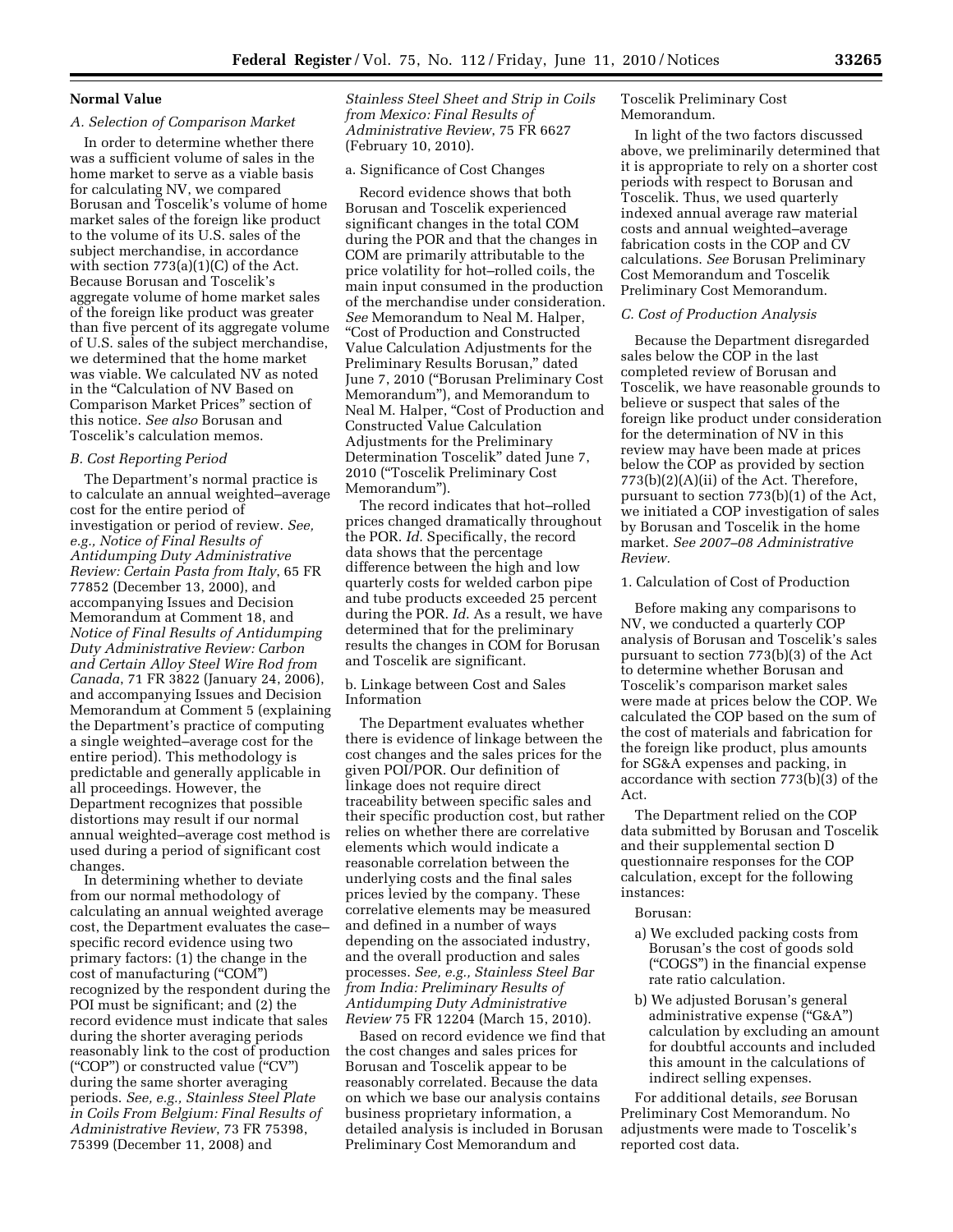2. Test of Comparison Market Sales Prices

As required under section 773(b)(2) of the Act, we compared the quarterly weighted average COP to the per–unit price of the comparison market sales of the foreign like product to determine whether these sales had been made at prices below the COP within an extended period of time in substantial quantities, and whether such prices were sufficient to permit the recovery of all costs within a reasonable period of time. We determined the net comparison market prices for the below cost test by subtracting from the gross unit price any applicable movement charges, discounts, rebates, direct and indirect selling expenses (also subtracted from the COP), and packing expenses.

#### 3. Results of the COP Test

Pursuant to section  $773(b)(2)(C)(i)$  of the Act, where less than 20 percent of sales of a given product were at prices less than the COP, we did not disregard any below–cost sales of that product because we determined that the below– cost sales were not made in ''substantial quantities.'' Where 20 percent or more of the respondent's home market sales of a given model were at prices less than the COP, we disregarded the below–cost sales because: (1) they were made within an extended period of time in "substantial quantities," in accordance with sections 773(b)(2)(B) and (C) of the Act; and (2) based on our comparison of prices to the indexed POR weighted– average COPs, they were at prices which would not permit the recovery of all costs within a reasonable period of time, in accordance with section 773(b)(2)(D) of the Act.

Therefore, for Borusan and Toscelik, we disregarded below–cost sales of a given product of 20 percent or more and used the remaining sales as the basis for determining NV, in accordance with section 773(b)(1) of the Act. *See* Borusan and Toscelik's calculation memos.

## *D. Calculation of NV Based on Comparison Market Prices*

For Borusan and Toscelik, for those comparison products for which there were sales at prices above the COP, we based NV on home market prices. In these preliminary results, we were able to match all U.S. sales to contemporaneous sales, made in the ordinary course of trade, of either an identical or a similar foreign like product, based on matching characteristics. We calculated NV based on free on board (''FOB'') mill or delivered prices to unaffiliated

customers, or prices to affiliated customers which were determined to be at arm's length (*see* discussion below regarding these sales). We made deductions, where appropriate, from the starting price for billing adjustments, discounts, rebates, and inland freight. Additionally, we added interest revenue. In accordance with section 773(a)(6) of the Act, we deducted home market packing costs and added U.S. packing costs.

In accordance with section  $773(a)(6)(C)(iii)$  of the Act, we adjusted for differences in the circumstances of sale. These circumstances included differences in imputed credit expenses and other direct selling expenses, such as the expense related to bank charges and factoring. We also made adjustments, where appropriate, for physical differences in the merchandise in accordance with section  $773(a)(6)(C)(ii)$  of the Act.

#### *E. Calculation of Normal Value Based on Constructed Value (*''*CV*''*)*

When we could not determine the NV based on comparison market sales because there were no contemporaneous sales of a comparable product, we compared the EP to CV. In accordance with section 773(e) of the Act, we calculated CV based on the sum of the COM of the product sold in the United States, plus amounts for SG&A expenses, profit, and U.S. packing costs. In accordance with section  $773(e)(2)(A)$ of the Act, we based SG&A expenses and profit on the amounts incurred by Borusan in connection with the production and sale of the foreign like product in the comparison market.

For price to CV comparisons, we made adjustments to CV for circumstances of sale (''COS'') differences, in accordance with section 773(a)(8) of the Act and 19 CFR 351.410. We made COS adjustments by deducting direct selling expenses incurred on comparison market sales and adding U.S. direct selling expenses.

## *F. Calculation of Arm's–Length Sales*

We included in our analysis Borusan and Toscelik's home market sales to affiliated customers only where we determined that such sales were made at arm's–length prices, i.e., at prices comparable to prices at which Borusan and Toscelik sold identical merchandise to their unaffiliated customers. Borusan and Toscelik's sales to affiliates constituted less than five percent of overall home market sales. To test whether the sales to affiliates were made at arm's–length prices, we compared the starting prices of sales to affiliated and unaffiliated customers net of all

movement charges, direct selling expenses, discounts, and packing. Where the price to that affiliated party was, on average, within a range of 98 to 102 percent of the price of the same or comparable merchandise sold to the unaffiliated parties, we determined that the sales made to the affiliated party were at arm's–length. *See Notice of Preliminary Results and Partial Rescission of Antidumping Duty Administrative: Ninth Administrative Review of the Antidumping Duty Order on Certain Pasta from Italy, 71 FR 45017, 45020 (August 8, 2006) (unchanged in Notice of Final Results of the Ninth Administrative Review of the Antidumping Duty Order on Certain Pasta from Italy*, 72 FR 7011 (February 14, 2007)); 19 CFR 351.403(c). Conversely, where we found that the sales to an affiliated party did not pass the arm's–length test, then all sales to that affiliated party have been excluded from the NV calculation. *See Antidumping Proceedings: Affiliated Party Sales in the Ordinary Course of Trade*, 67 FR 69186, 69187 (November 15, 2002).

## **Level of Trade**

As set forth in section 773(a)(1)(B)(i) of the Act and in the Statement of Administrative Action ("SAA") accompanying the Uruguay Round Agreements Act, at 829–831 (*see* H.R. Doc. No. 316, 103d Cong., 2d Sess. 829– 831 (1994)), to the extent practicable, the Department calculates NV based on sales at the same level of trade ("LOT") as U.S. sales, either EP or CEP. When the Department is unable to find sale(s) in the comparison market at the same LOT as the U.S. sale(s), the Department may compare sales in the U.S. and foreign markets at different LOTs. The NV LOT is that of the starting price sales in the home market. To determine whether home market sales are at a different LOT than U.S. sales, we examine stages in the marketing process and selling functions along the chain of distribution between the producer and the unaffiliated customer. *See Honey from Argentina: Preliminary Results of Antidumping Duty Administrative Review and Intent to Revoke Order in Part*, 73 FR 79802, 79805 (December 30, 2008) (''*Honey from Argentina*''). If the comparison–market sales are at a different LOT and the differences affect price comparability, as manifested in a pattern of consistent price differences between the sales on which NV is based and comparison–market sales at the LOT of the export transaction, we make an LOT adjustment under section 773(a)(7)(A) of the Act. *See Honey from Argentina*, 73 FR at 79805.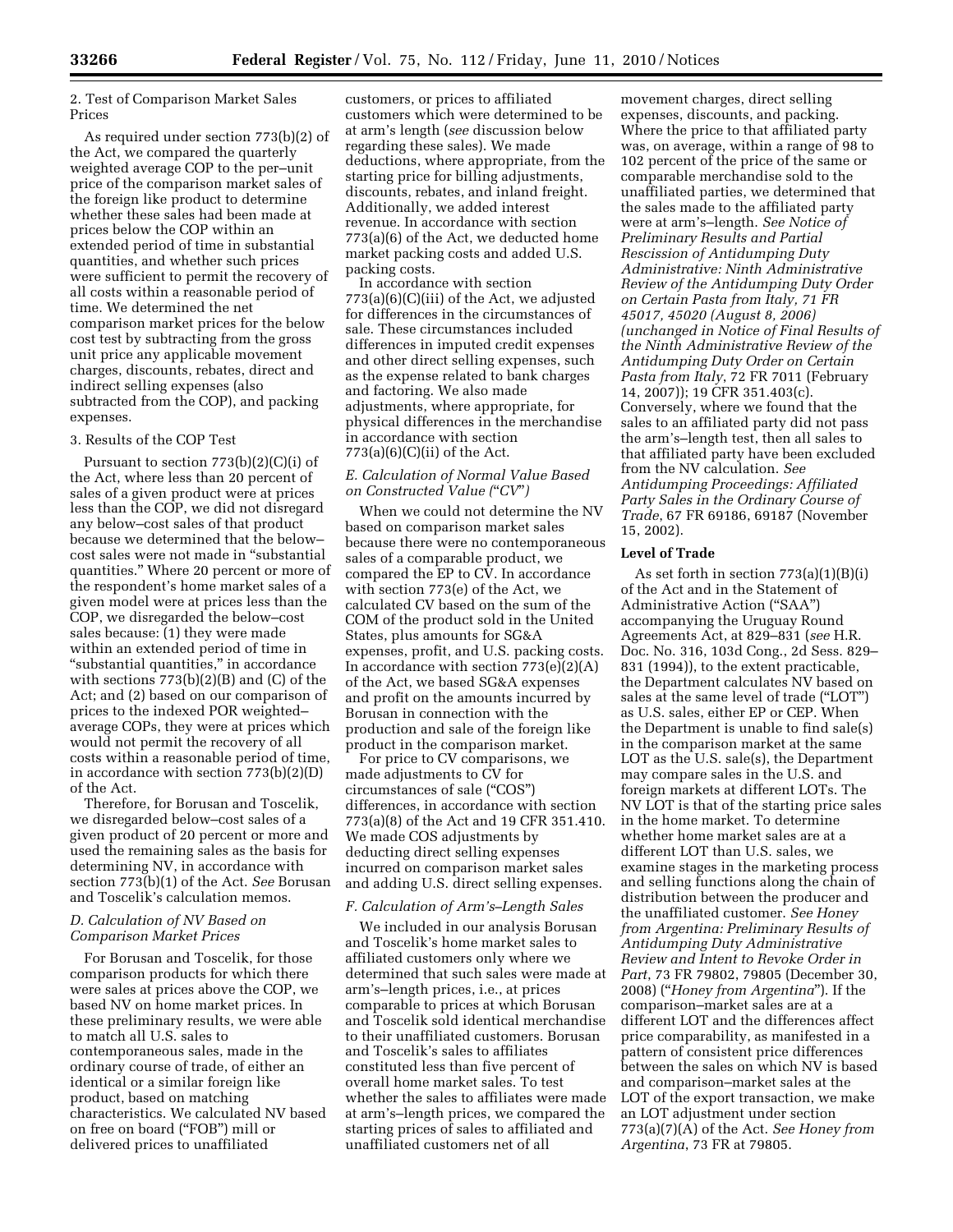In implementing these principles, we examined information from Borusan and Toscelik regarding the marketing stages involved in the reported home market and EP sales, including a description of the selling functions performed by Borusan and Toscelik for the channels of distribution in the home market and U.S. market. In our analysis, we grouped the reported selling functions into the following sales function category: sales process and marketing support, freight and delivery, inventory maintenance, and quality assurance/warranty service.

For home market sales, we found that Borusan's mill–direct sales comprised one LOT. Furthermore, Borusan provided similar selling functions to each type of customer (*i.e.* trading companies/distributors and industrial end–users/construction companies), with the exception of rebates grouped into the sales process and marketing category which were given to trading companies/distributors. See pages A–18 and A–21 of Borusan's September 25, 2009, response.

We found that Borusan's U.S. sales were also made at only one LOT. Borusan reports one channel of distribution, and sales are negotiated on an order–by-order basis with an unaffiliated trading company. See page A–17 of Borusan's September 25, 2009, response.

We then compared Borusan's home market LOT and with the U.S. LOT. We note the selling functions do not differ for the activities falling under inventory maintenance (*i.e.*, forward inventory maintenance and sales from warehouse), quality assurance/warranty service (*i.e.*, provide warranty service), and freight and delivery (*i.e.*, act as agent or coordinate production/delivery for customer with mill and coordinate freight and delivery arrangement). Furthermore, we note that the selling functions grouped under sales process and marketing, such as customer advice/product information, discounts, advertising, and rebates only differ somewhat between the home market LOT and U.S. LOT. *See* page A–9 of Borusan's September 25, 2009, response. Therefore, we compared all U.S. sales to an identical home market LOT and did not find it necessary to make an LOT adjustment.

In the home market, Toscelik reported that they sold through one channel of distribution; ex works. Toscelik also reported that they sold to one customer category: distributors. Toscelik reported the following selling activities in the home market: (1) Packing, (2) Order Input/Processing, (3) Direct Sales Personnel, (4) Sales/Marketing Support,

and (5) Warranty Service. *See* Toscelik's section A D antidumping questionnaire response (''Toscelik QR response''), dated September 4, 2009, at page 14. We found Toscelik's home market sales constitute one level of trade.

In the U.S. market, Toscelik made direct sales on an EP basis through one channel of distribution to unaffiliated trading companies. Toscelik identified the following selling activities in the U.S. market: (1) Packing, (2) Order Input/Processing, (3) Direct Sales Personnel, (4) Sales/Marketing Support, and (5) Warranty Service. *Id*. We found that Toscelik's sales to the United States were made to one level of trade. Further, we find only minor differences between the sole home market LOT and that of Toscelik's U.S. LOT. Accordingly, we preliminarily determine that Toscelik's home market LOT and U.S. LOT were comparable, and that a LOT adjustment is not appropriate for Toscelik in this case.

#### **Currency Conversion**

The Department's preferred source for daily exchange rates is the Federal Reserve Bank. However, the Federal Reserve Bank does not track or publish exchange rates for the Turkish lira. Therefore, we made currency conversions based on the daily exchange rates from the Dow Jones Business Information Services.

Section 773A(a) of the Act directs the Department to use a daily exchange rate in order to convert foreign currencies into U.S. dollars, unless the daily rate involves a "fluctuation." It is the Department's practice to find that a fluctuation exists when the daily exchange rate differs from a benchmark rate by 2.25 percent. The benchmark rate is defined as the rolling average of the rates for the past 40 business days. When we determine that a fluctuation existed, we generally utilize the benchmark rate instead of the daily rate, in accordance with established practice. We did not find a fluctuation existed during the POR in this case.

#### **Preliminary Results of Review**

As a result of this review, we preliminarily determine that the following margin exists for the period May 1, 2008, through April 30, 2009:

| Manufacturer/Exporter    | Weighted-Average<br>Margin (percent) |
|--------------------------|--------------------------------------|
| Borusan                  | 5.44                                 |
| Toscelik                 | 0.00                                 |
| Yucel Group <sup>6</sup> | 3.28                                 |

| Manufacturer/Exporter | Weighted-Average<br>Margin (percent) |
|-----------------------|--------------------------------------|
| All Others            | 14.74                                |

6 No shipments or sales subject to this review. The firm has an individual rate from the last segment of the proceeding (the 2004- 2005 review) in which the firm had shipments or sales.

We will disclose the calculations used in our analysis to parties to this proceeding within five days of the publication date of this notice. *See*  section 351.224(b) of the Department's regulations. Interested parties are invited to comment on the preliminary results. Interested parties may submit case briefs within 30 days of the date of publication of this notice. Rebuttal briefs, limited to issues raised in the case briefs, may be filed no later than 37 days after the date of publication of this notice. Parties who submit arguments are requested to submit with each argument: (1) a statement of the issue, (2) a brief summary of the argument, and (3) a table of authorities. Further, parties submitting written comments should provide the Department with an additional copy of the public version of any such comments on a diskette. Any interested party may request a hearing within 30 days of publication of this notice. *See* section 351.310(c) of the Department's regulations. If requested, a hearing will be held 44 days after the publication of this notice, or the first workday thereafter. The Department will publish a notice of the final results of this administrative review, which will include the results of its analysis of issues raised in any written comments or hearing, within 120 days from publication of this notice.

#### **Assessment**

The Department will determine, and CBP shall assess, antidumping duties on all appropriate entries, pursuant to section  $751(a)(1)(B)$  of the Act and 19 CFR 351.212(b). The Department calculated importer–specific duty assessment rates on the basis of the ratio of the total antidumping duties calculated for the examined sales to the total entered value of the examined sales for that importer. Where the assessment rate is above *de minimis*, we will instruct CBP to assess duties on all entries of subject merchandise by that importer. The Department intends to issue assessment instructions to CBP 15 days after the date of publication of the final results of review.

The Department clarified its "automatic assessment" regulation on May 6, 2003. *See Antidumping and Countervailing Duty Proceedings: Assessment of Antidumping Duties*, 68